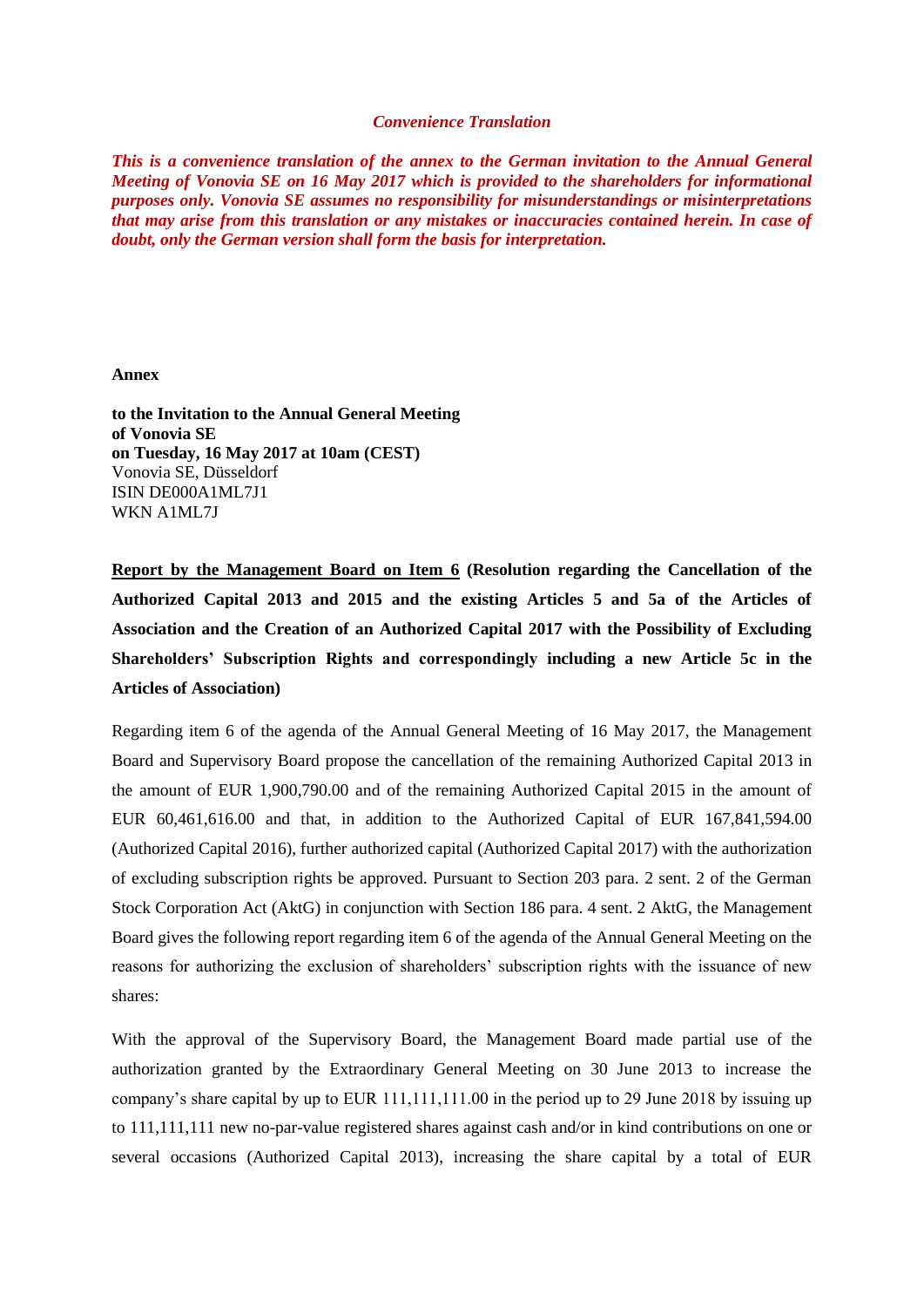109,210,321.00 by means of the capital increases carried out in March and October 2014 as well as in March and May 2015.

Furthermore, with the approval of the Supervisory Board, the Management Board made partial use of the authorization granted by the Annual General Meeting on 30 April 2015 to increase the company's share capital by up to EUR 170,796,534.00 in the period up to 29 April 2020 by issuing up to 170,796,534 new no-par-value registered shares against cash and/or in kind contributions on one or several occasions (Authorized Capital 2015), increasing the share capital by a total of EUR 110,334,918.00 by means of the cash capital increase carried out in July 2015 as well as in January 2017 and March 2017.

To date the Management Board has not used the authorization granted to it by the Annual General Meeting on 12 May 2016 (Article 5b of the Articles of Association) to increase the company's share capital by up to EUR 167,841,594.00 in the period up to 11 May 2021 with the consent of the Supervisory Board by issuing up to 167,841,594 new no-par-value registered shares against cash and/or in kind contributions on one or several occasions (Authorized Capital 2016).

Germany's residential property market is still characterized by stiff competition for attractive residential property portfolios. The company is therefore dependent on being able to flexibly increase its own funds quickly and comprehensively. Therefore, new additional authorized capital in addition to the remaining Authorized Capital 2016 is to be approved and the Articles of Association shall be amended accordingly. Authorized Capital 2013 and Authorized Capital 2015 are to be cancelled.

The new authorized capital (Authorized Capital 2017) proposed in item 6 of the agenda of the Annual General Meeting of 16 May 2017, is designed to enable the Management Board, with the approval of the Supervisory Board, to increase the company's share capital by up to EUR 66,556,874.00 in the period up to 15 May 2022, by issuing up to 66,556,874 new no-par-value registered shares against cash and/or in kind contributions on one or several occasions. The volume of the new Authorized Capital 2017 is therefore approximately 14.2% of the company's current share capital. Together with the Authorized Capital 2016 and in accordance with the legally stipulated maximum amount permissible, the authorized capital at the Management Board's disposal would therefore equate to 50% of the company's current share capital.

Should the Company's registered share capital and/or the Authorized Capital 2016 change up until the date of the Annual General Meeting, the Management Board and Supervisory Board will submit an appropriately adapted resolution proposal for approval that provides for a nominal amount for the authorized capital that is to be created, which together with the authorized capital that exists at this time pursuant to Article 5b of the Articles of Association, will correspond to 50% of the registered share capital of the Company on the day of the Annual General Meeting.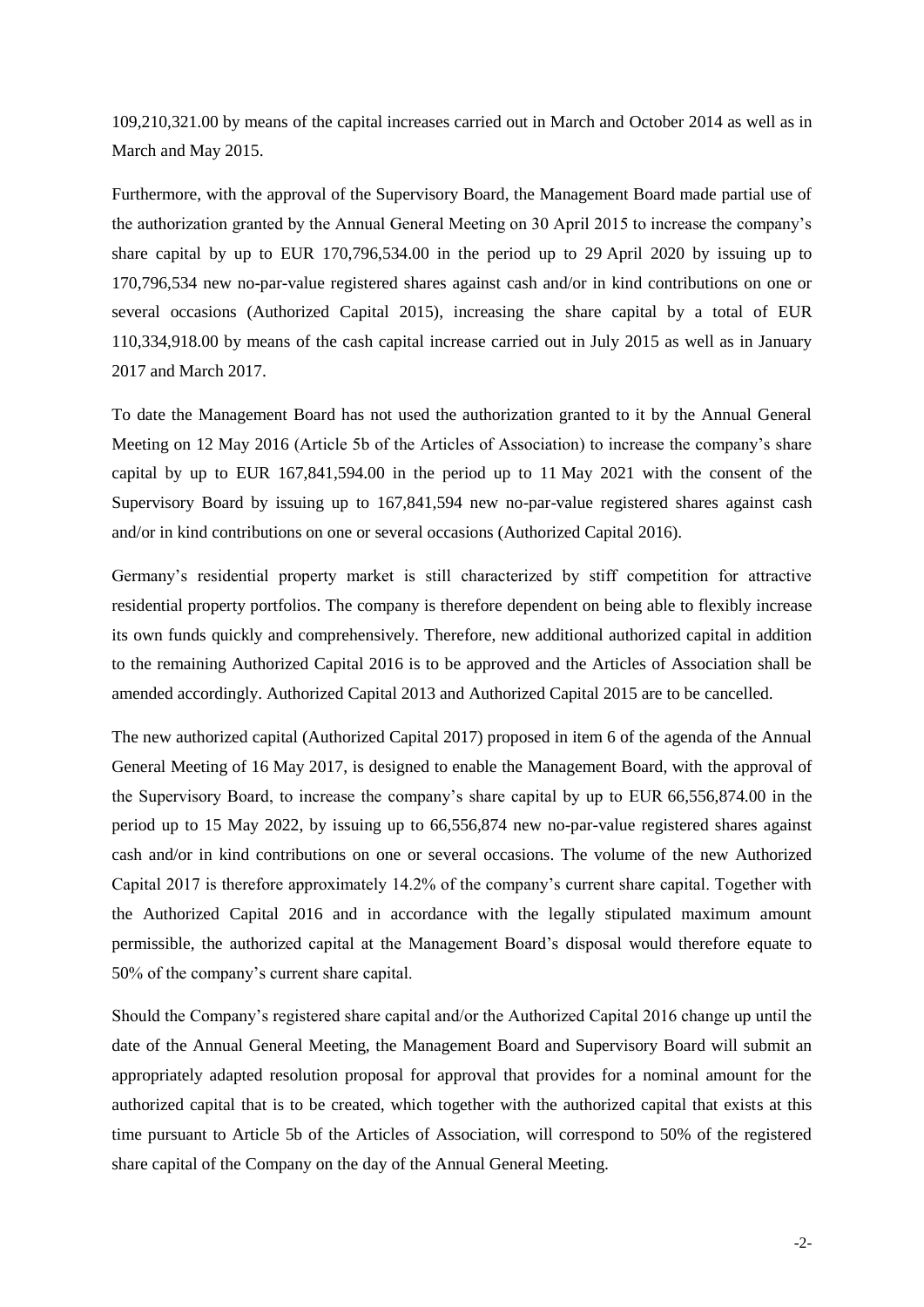The purpose of the Authorized Capital 2017 is to enable the company to continue to raise the capital required for the further development of the company at short notice by issuing new shares and to give it the flexibility to benefit from a favorable market environment at short notice in order to cover its future financing requirements. As the decisions regarding covering future capital requirements generally need to be made at short notice, it is important that the company is not dependent on the rhythm of the annual general meetings or on the long notification period for convening an extraordinary general meeting. The legislator has accommodated these circumstances with the instrument of "authorized capital".

When using the Authorized Capital 2017 in order to issue shares in return for cash contributions, the shareholders are in principle entitled to a subscription right (Section 203 para. 1 sent. 1 in conjunction with Section 186 para. 1 AktG). The issuance of shares coupled with the granting of an indirect subscription right within the meaning of Section 186 para. 5 AktG is, by law, not to be classified as the exclusion of subscription rights as the shareholders are awarded the same subscription rights as with a direct subscription. For technical reasons, just one or more banks or one or more undertakings operating pursuant to Section 53 para. 1 sent. 1 or Section 53b para. 1 sent. 1 or para. 7 of the German Banking Act (KWG) will be involved in the handling thereof.

Nonetheless, with the approval of the Supervisory Board, the Management Board shall be authorized to exclude subscription rights under certain circumstances.

- (i) With the approval of the Supervisory Board, the Management Board shall be authorized to exclude subscription rights for fractional amounts. The purpose of this subscription rights exclusion is to facilitate an issuance fundamentally involving shareholder subscription rights, as it results in a subscription ratio which is technically feasible. The value of each shareholder's fractional amount is generally low and as such their potential dilutive effect is also deemed to be low. In contrast, the cost of an issue without such an exclusion is considerably greater. The exclusion therefore makes the issue more practicable and easier to implement. New shares for which shareholders' subscription rights are excluded as they are fractional amounts are put to the best possible use for the company by being sold on the stock exchange or by other means. The Management Board and Supervisory Board consider the potential exclusion of subscription rights for these reasons to be objectively justified and, weighed against the interests of the shareholders, to also be appropriate.
- (ii) Furthermore, the Management Board shall be authorized, with the approval of the Supervisory Board, to exclude subscription rights insofar as is necessary to grant the holders/creditors of convertible bonds, warrant bonds, profit participation rights and/or participating bonds (or combinations thereof) (hereinafter collectively "bonds") subscription rights to new shares. The issue conditions of bonds with conversion or option rights or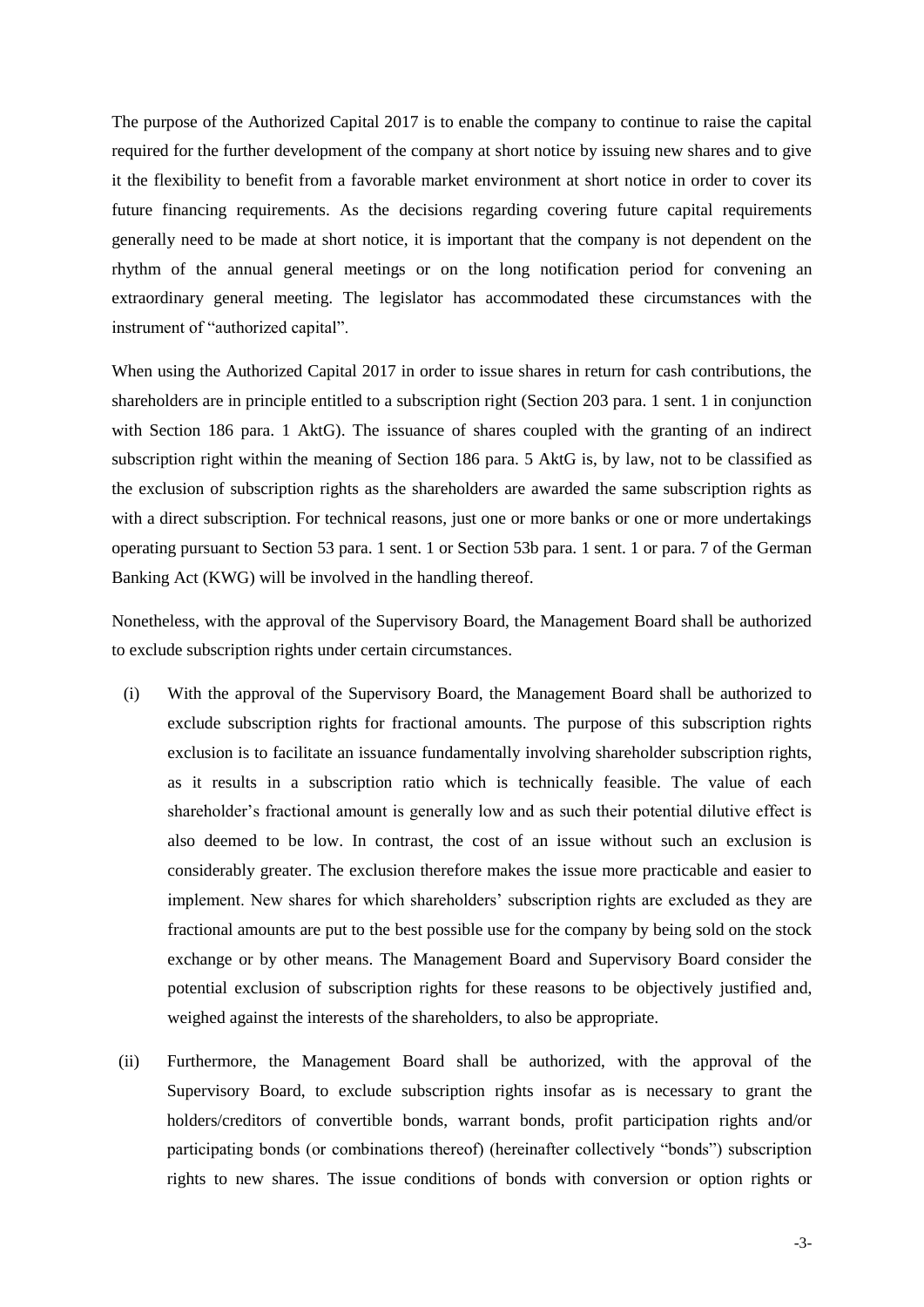obligations regularly include an anti-dilution provision that grants the holders/creditors subscription rights to new shares issued in subsequent share issuances and on the basis of other specific measures. They are thus treated as if they were already shareholders. For bonds to feature such an anti-dilution measure, shareholders' subscription rights for these shares have to be excluded. This serves to implement the issuance of the bonds and is therefore in the interests of the shareholders regarding an optimum financial structure for the company. Further, the exclusion of subscription rights for the holders/creditors of bonds has the advantage that, in the event that the authorization is exercised, the option or conversion price does not have to be reduced for the holders/creditors of existing bonds in accordance with the corresponding bond conditions. This allows for a great inflow of funds and is therefore in the interests of the company and its shareholders.

(iii) Subscription rights may additionally be excluded in the case of cash capital increases provided that the shares are issued at a price that does not significantly undercut the stock market price and such a capital increase does not exceed 10% of the share capital, in fact – since it is Authorized Capital - neither at the time the authorization becomes effective nor at the time it will be exercised (simplified exclusion of subscription rights pursuant to Section 186 para. 3 sent. 4 AktG). The authorization enables the company to react flexibly to favorable capital market situations and to issue new shares very quickly, i.e. without meeting the requirement of a two week subscription offer period. The exclusion of subscription rights enables the Company to act quickly and to place shares close to the stock market price, i.e. without the general discount required in connection with subscription right issuances. This creates the parameters for achieving the highest possible disposal amount and for the greatest possible strengthening of the company's equity. The authorization of the simplified exclusion of subscription rights is objectively justified not only by the fact that a greater cash inflow can often be achieved as a result.

Such a capital increase must not exceed 10% of the share capital in existence neither at the time the authorization becomes effective nor at the time it will be exercised. The resolution proposal also provides for a deduction clause. The company's treasury shares that are sold during the term of this authorization subject to the exclusion of shareholders' subscription rights pursuant to Section 71 para. 1 no. 8 sent. 5 halfsentence 2 in conjunction with Section 186 para. 3 sent. 4 AktG are to be included in the 10% cap on the share capital that concerns this exclusion of subscription rights. Any shares already issued or to be issued to satisfy bonds with conversion or option rights or obligations are also to be included in this 10% cap on the share capital, insofar as these bonds were issued during the term of this authorization subject to the exclusion of subscription rights pursuant to Section 186 para. 3 sent. 4 AktG. Shares issued during the term of this authorization pursuant to Section 186 para. 3 sent. 4

-4-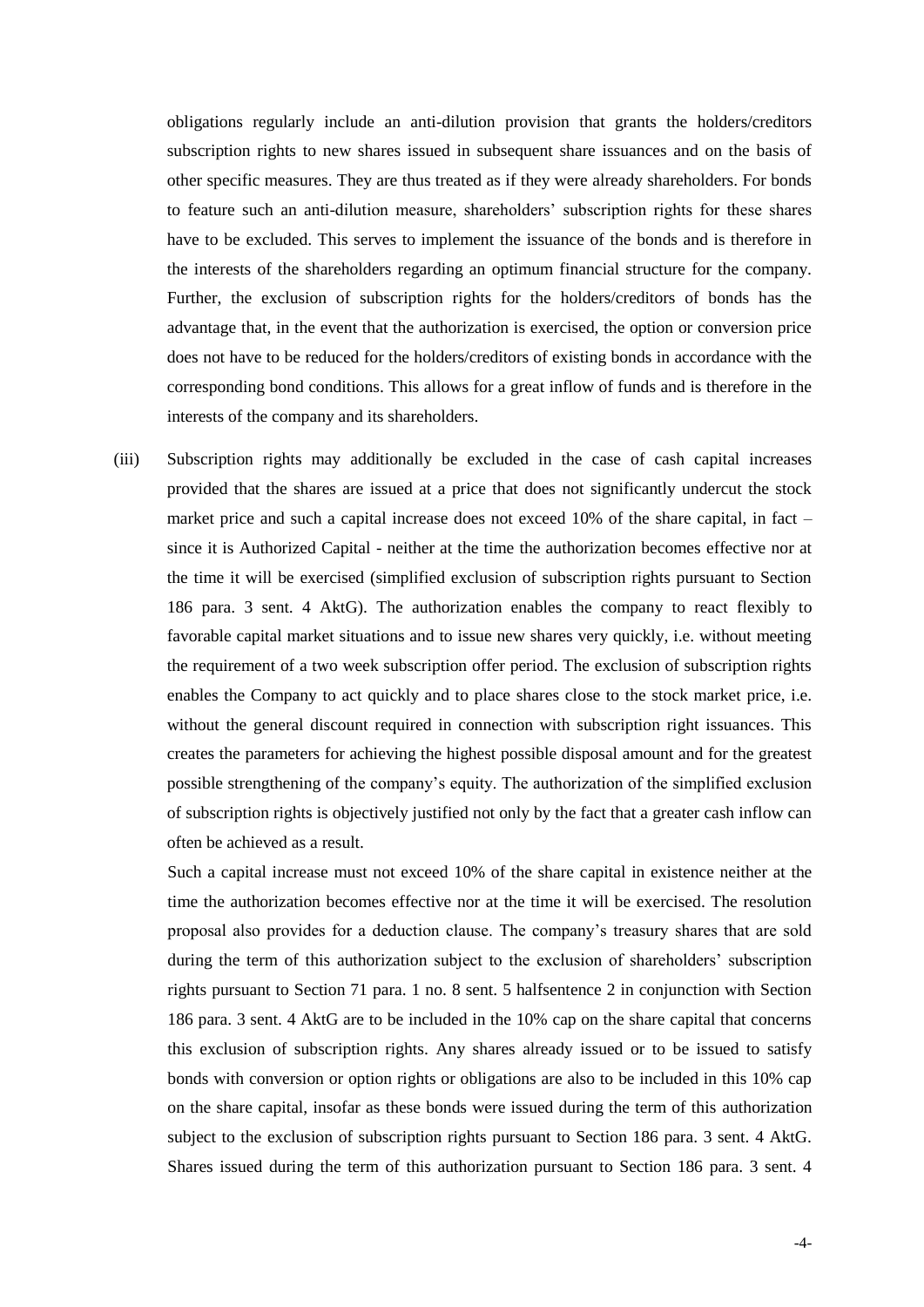AktG on the basis of other corporate action and subject to the exclusion of shareholders' subscription rights, particularly those under Authorized Capital 2016, are likewise to be included in this 10% cap on the share capital. This inclusion is effected in line with the shareholders' interests that their investments be diluted as little as possible. The upper limit, decreased under the preceding inclusion clause, shall be increased again pursuant to or in line with Section 186 para. 3 sent. 4 AktG when the Annual General Meeting resolution on new authorization to exclude shareholder subscription rights becomes effective after the decrease, to the extent of the new authorization, but up to a maximum of 10% of the share capital in accordance with the stipulations of sentence 1 of the respective paragraph. This is because in this case (or cases), the Annual General Meeting again has the opportunity to decide on the simplified exclusion of subscription rights, meaning that the reason for inclusion had ceased to apply. When the new authorization on the simplified exclusion of subscription rights comes into force, the ban regarding the authorization for issuing the bonds without shareholder subscription rights that came into being by means of the use of the authorization for issuing of new shares or for issuing bonds or by means of the sale of the company's own shares will namely be cancelled. On the basis of the identical majority requirements for such a resolution, the renewed authorization for the simplified exclusion of subscription rights will at the same time also contain  $-$  insofar as the statutory requirements are observed  $-$  a confirmation regarding the authorization resolution on the creation of the Authorized Capital 2017. In the event of authorization for excluding subscription rights in direct or analogous application of Section 186 para. 3 sent. 4 AktG being used again, inclusion shall occur again.

The simplified exclusion of subscription rights is conditional to the issue price for the new shares not being significantly below the stock market price. Subject to specific circumstances in individual cases, any reduction compared with the current stock market price or a volume weighted stock market price over an appropriate number of trading days prior to the definitive determination of the issue price may not exceed approximately 5% of the stock market price in question. This takes into account the shareholders' need for protection from a dilution of the value of their investments. Determining an issue price close to the stock market price ensures that the value of subscription rights for the new shares would, in practical terms, be very low. The shareholders have the opportunity to maintain their relative investments by effecting additional stock market purchases.

(iv) Subscription rights may also be excluded in the event of capital increases against contributions in kind. The company should remain able to acquire in particular – but not only – companies, parts of companies, shareholdings in companies (this may also be implemented by way of a merger or other transformation law measures) and other assets (including receivables), properties and property portfolios relating to an intended acquisition or to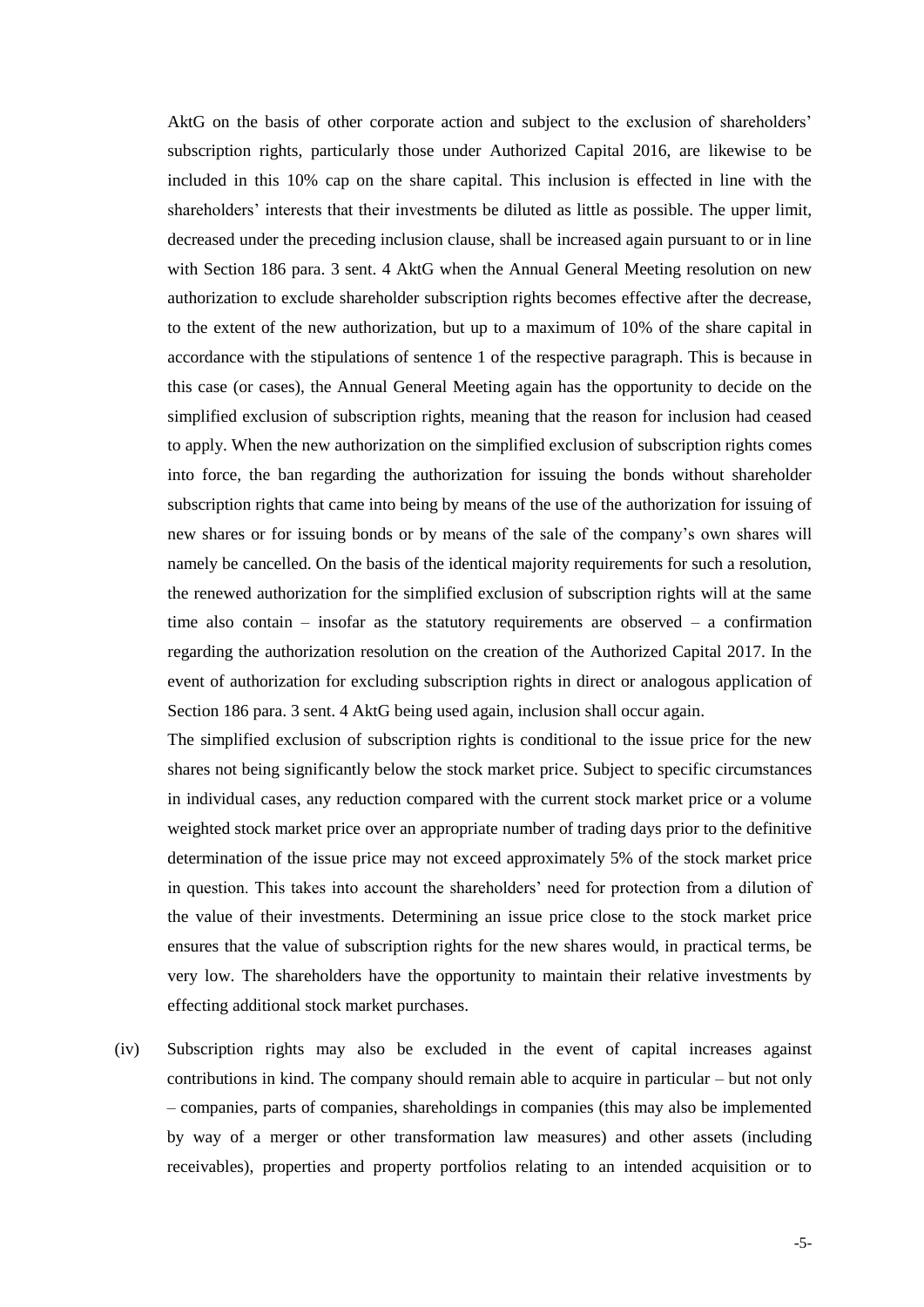respond to offers of acquisitions or mergers in order to strengthen its competitiveness and to boost its profitability and its enterprise value. The exclusion of subscription rights should also serve to satisfy convertible bonds and/or warrant bonds or combinations thereof issued against contributions in kind. Practice has shown that shareholders in attractive acquisition properties are to some extent very interested in acquiring the company's (voting) shares as a consideration, for example in order to maintain a certain degree of influence over the contribution in kind. From the point of view of an optimum financing structure, another argument in favor of offering a consideration not only as cash payments, but also or exclusively in the form of shares is that, based on the degree to which new shares can be used as an acquisition currency, the company's liquidity is protected, borrowing is avoided and the buyer(s) participate in future price development opportunities. This improves the company's competitive position in the event of acquisitions.

The option of using company shares as an acquisition currency gives the company the necessary scope to exploit such acquisition opportunities quickly and flexibly and enables it to acquire even large units in exchange for the granting of shares. Under certain circumstances, it should also be possible to acquire commodities (in particular property portfolios or shares in property companies) in exchange for shares. In both instances, shareholders' subscription rights must be excluded. As such acquisitions frequently have to happen at short notice, it is important that they are not, as a rule, depending on the usual annual rhythm of the Annual General Meeting or require an extraordinary general meeting, whose preparation and period of convening prevent a swift action. Authorized capital is needed which the Management Board can avail itself of quickly with the approval of the Supervisory Board.

The same applies to satisfying conversion and option rights or obligations relating to bonds. The shares are issued against contributions in kind, either in the form of the bond being contributed or in the form of consideration in kind relating to the bond. This leads to an increase in the company's flexibility while satisfying the conversion or option rights or obligations. Offering bonds in lieu of or in addition to granting shares or cash payments can represent an attractive alternative that increases the company's competitive chances in acquisitions due to their additional flexibility. The shareholders are protected by the subscription rights to which they are entitled when bonds with conversion or option rights or obligations are issued.

The instances in which subscription rights for bonds with conversion rights and obligations may be excluded are outlined in the report relating to the issue of the corresponding instruments. If the opportunity presents itself to merge with other companies or to acquire companies, parts of companies, shareholdings in companies or other assets, the Management Board shall, in each case, carefully consider whether it should exercise its authority to effect a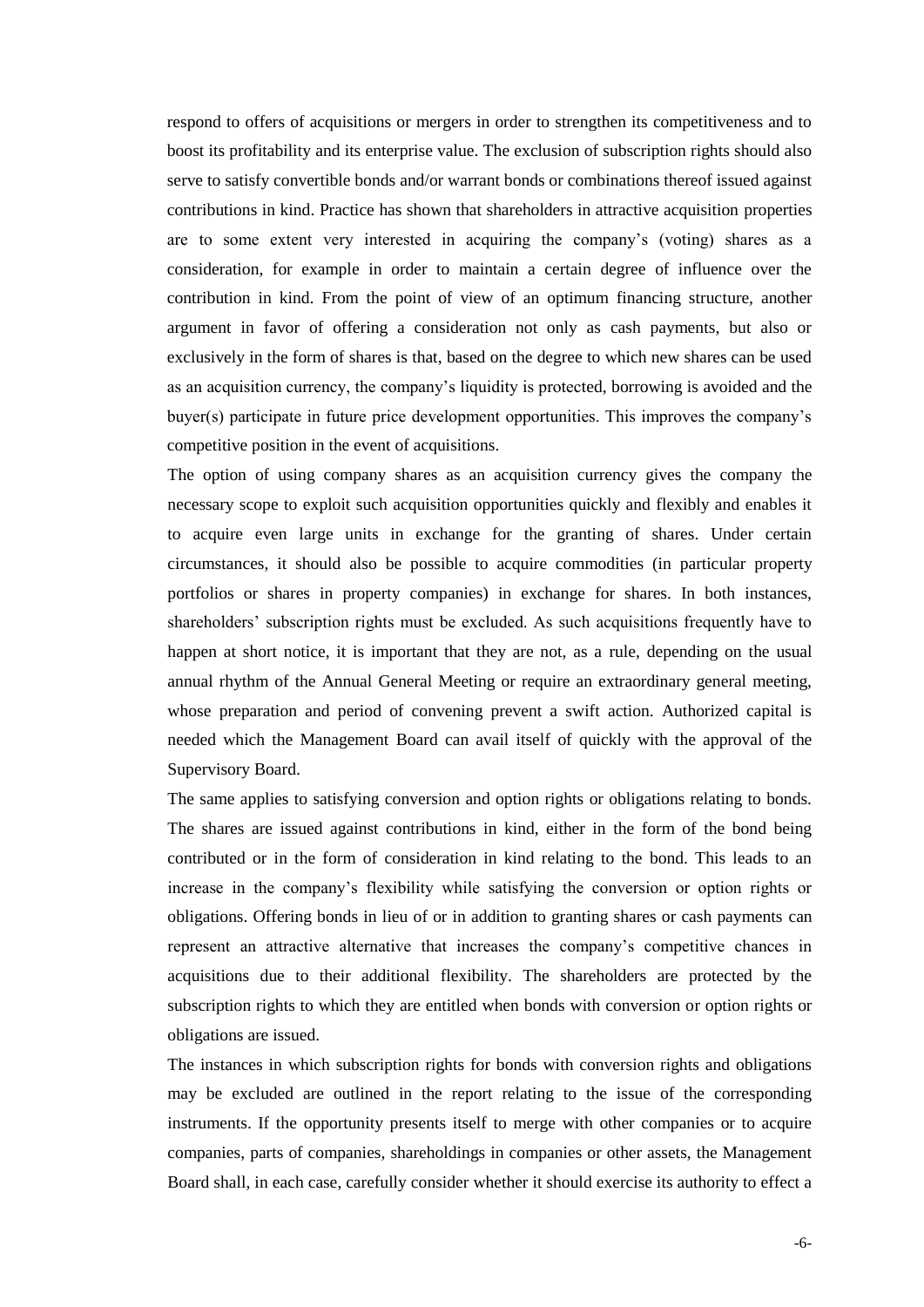capital increase by granting new shares. This includes, in particular, determining the valuation ratio of the company and the acquired company investment or other assets and determining the new shares issue price and the other share issue conditions. The Management Board shall only use the authorized capital if it believes the merger or the acquisition of a company or a share in a company or the investment acquisition in exchange for the granting of new shares is in the best interests of the company and its shareholders. The Supervisory Board shall only grant its necessary approval if it has reached the same conclusion.

- (v) subscription rights may also be excluded to issue a share dividend (also known as *scrip dividend*) under which shares of the Company are used (including partially or optionally) to satisfy shareholder dividend claims. It is intended, in particular, to enable the company to make payment of a scrip dividend at ideal conditions. In the case of a scrip dividend, the shareholders are offered to contribute their claim for payment of the dividend, which comes into existence with the resolution of the annual general meeting on the appropriation of profits, to the Company, in whole or in part, as contribution in kind, in order to receive new shares in the Company in return. A scrip dividend can be implemented as a genuine share issue with subscription rights, observing, in particular, the provisions in Section 186 para. 1 AktG (minimum subscription period of two weeks) and Section 186 para 2 AktG (announcement of the issue price no later than three days before the expiry of the subscription period). In individual cases, depending on the capital markets situation, it may be preferable to structure the implementation of a scrip dividend in such manner that the Management Board offers to all shareholders who are entitled to dividends, in observance of the general principle of equal treatment (Section 53a AktG), new shares for subscription against contribution of their dividend entitlement and, thus, economically grants the shareholders a subscription right, but to legally exclude the shareholders' subscription right to new shares in its entirety. Such an exclusion of the subscription right facilitates the implementation of the scrip dividend without the aforementioned restrictions of Section 186 para. 1 and para. 2 AktG and, thus, at more flexible conditions. In view of the fact that all shareholders will be offered the new shares and excessive dividend amounts will be settled by cash payment of the dividend, an exclusion of the subscription right in such cases appears to be justified and appropriate.
- (vi) In addition, subscription rights can be excluded in relation to the issue of 2,500,000 new nopar-value registered shares to issue shares to the employees of the company or of affiliated companies within the meaning of Section 15 AktG to the exclusion of the members of the company's Management Board and Supervisory Board and the members of the management boards, supervisory boards and other bodies of affiliated companies. This gives the company the opportunity to acknowledge the achievements of its employees and of the employees of its